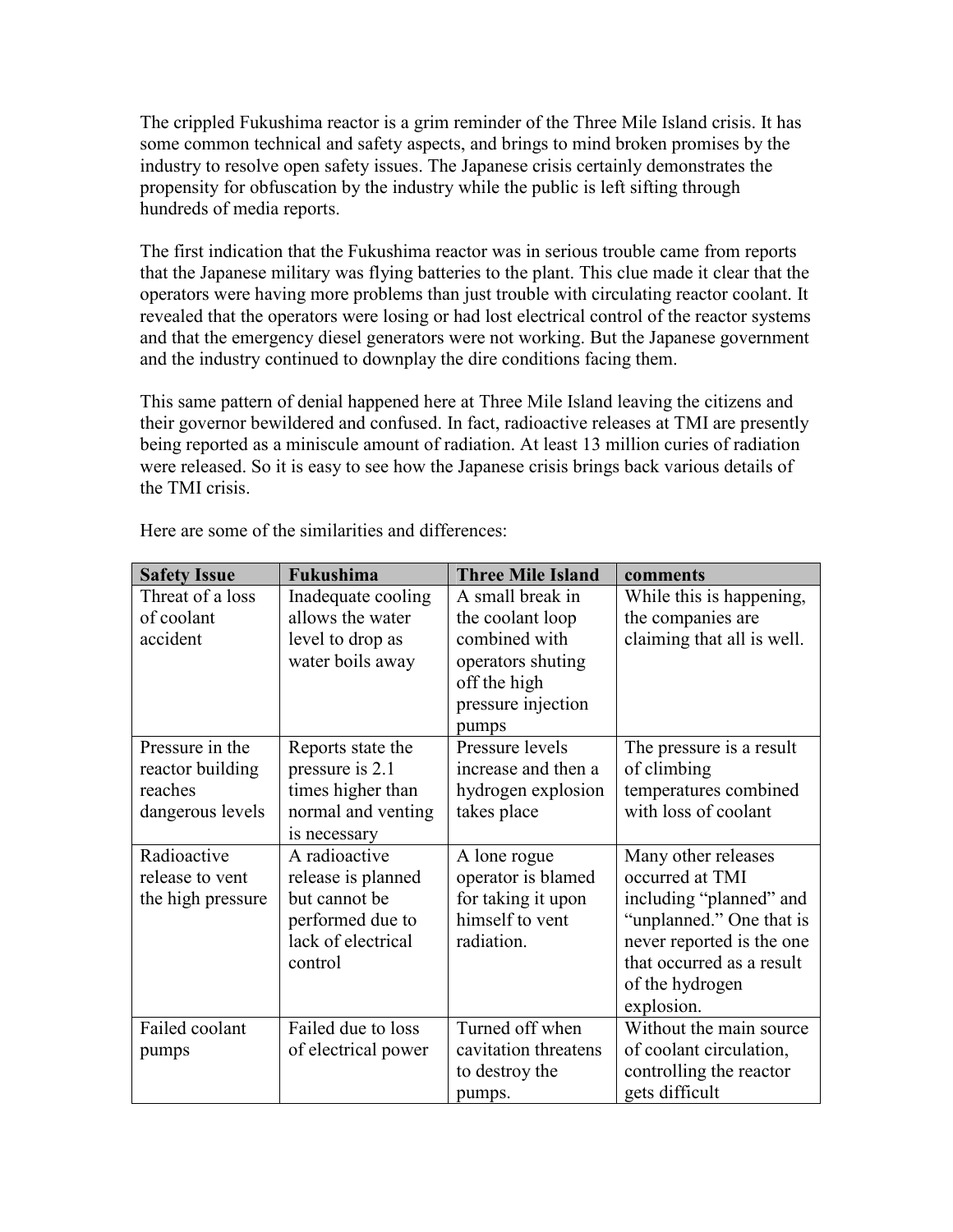| Deadline<br>Poor<br>instrumentation | Projections are<br>made about a<br>meltdown in 2 days<br>With electrical<br>problems, the<br>operators might be<br>in the dark to<br>varying degrees                                       | Projections are<br>made about another<br>hydrogen explosion<br>in 2 days<br>Poor control panel<br>layouts, poorly<br>designed controls,<br>faulty alarm printer | The original hydrogen<br>explosion at TMI was<br>not revealed by TMI<br>until months later<br>Even the best planning<br>is foiled when electrical<br>circuits short from sea<br>water or from melted<br>wires.              |
|-------------------------------------|--------------------------------------------------------------------------------------------------------------------------------------------------------------------------------------------|-----------------------------------------------------------------------------------------------------------------------------------------------------------------|-----------------------------------------------------------------------------------------------------------------------------------------------------------------------------------------------------------------------------|
|                                     |                                                                                                                                                                                            |                                                                                                                                                                 |                                                                                                                                                                                                                             |
| Communications                      | Everything is under<br>control                                                                                                                                                             | Everything is under<br>control                                                                                                                                  | Code for were having<br>trouble shutting down                                                                                                                                                                               |
| Evacuation order                    | When the reactor<br>reaches the set<br>conditional<br>threshold, a<br>precautionary<br>evacuation is<br>ordered. As the<br>conditions worsen,<br>the evacuation zone<br>increases in size. | When the reactor<br>reaches the set<br>conditional<br>threshold, NRC<br>commissioners<br>ignore the protocol<br>to evacuate the<br>population.                  | When the evacuation is<br>suggested by the<br>governor of PA, it is<br>only a precautionary<br>evacuation for pregnant<br>women or young<br>children. In both<br>incidents, evacuations<br>are only "cautionary."           |
| Obfuscation                         | Radiation might<br>have "seeped out"<br>or "leaked out"                                                                                                                                    | <b>NRC</b><br>commissioners<br>argue for two hours<br>how to word a press<br>release without<br>using the word<br>"release"                                     | Both incidents avoid the<br>word "release"                                                                                                                                                                                  |
| Assurances<br>before the crisis     | Following previous<br>earthquakes, the<br>industry repeated<br>the lie that these<br>robust plants were<br>designed to handle<br>an earthquake                                             | A meteor would hit<br>your house before a<br>nuclear accident<br>would ever occur<br>We have backup<br>after backup.                                            | Without properly<br>functioning emergency<br>diesel generators, an<br>accident is only a step or<br>two away.                                                                                                               |
| Military<br>Assistance              | Electrical<br>equipment and<br>radiation shielding<br>is being transported<br>to the scene                                                                                                 | A secret plan called<br>"Operation Ivory<br>Purpose" is<br>prepared by the PA<br>National Guard to<br>evacuate the area.                                        | Ironically, the US<br>claimed to be providing<br>military assistance to the<br>Japanese accident, while<br>at TMI, the US hid the<br>shipments of Potassium<br>Iodide and lead block<br>radiation shielding to the<br>area. |